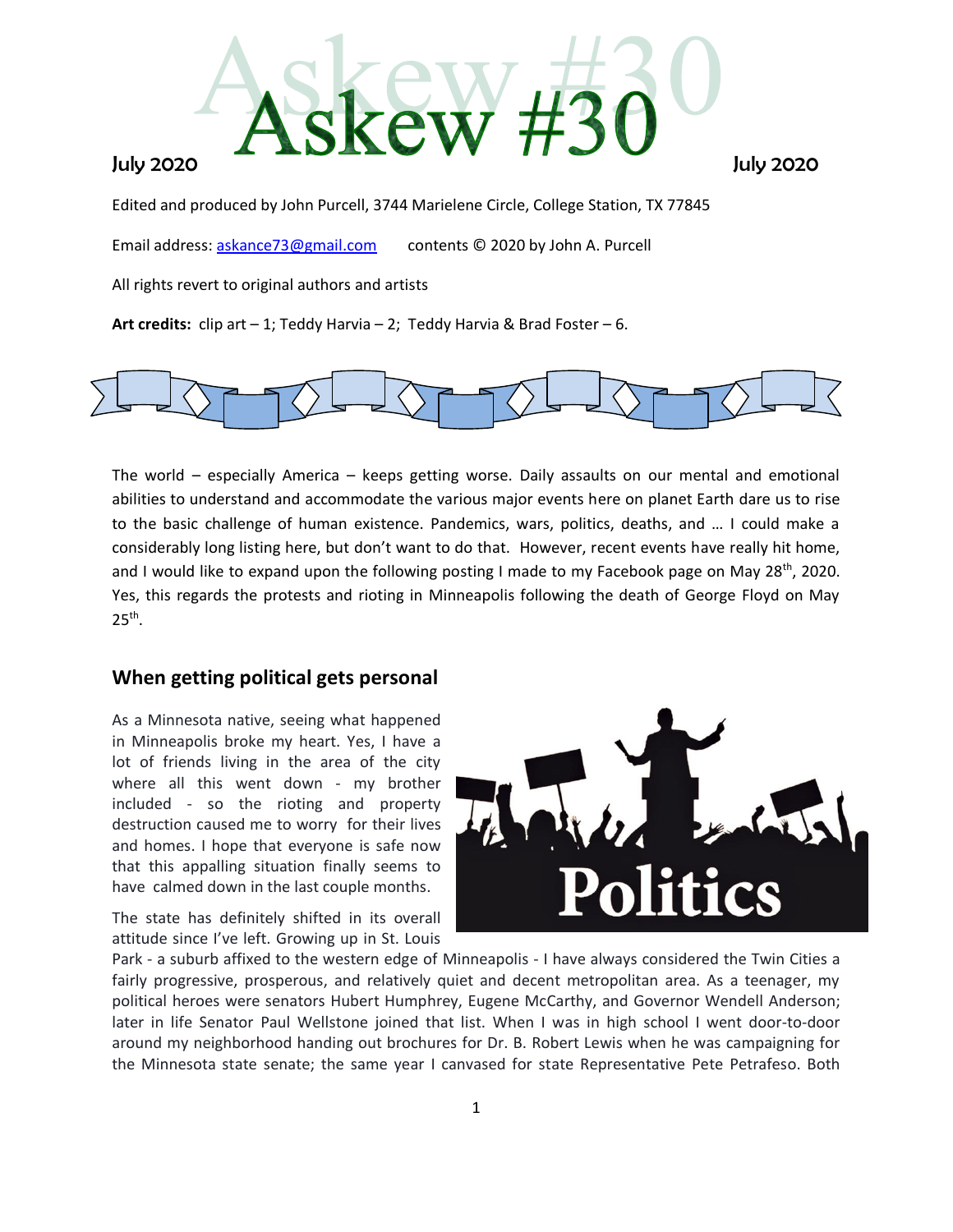were members of the DFL (Democratic-Farmer-Labor Party). All of those people I just mentioned believed in and worked for equal rights and civil treatment of everyone.

All of them would be appalled at what is now happening in Minneapolis and around the country. We should be much further along than this unlawful mistreatment of blacks or any other members of our communities. This greatly saddens me, and it hurt to see my hometown in flames.

My hope is that the police officer who committed the initial act of excessive violent restraint that resulted in the death of George Floyd be brought to trial quickly on the charge of murder. It is not right that one overzealous police officer brings such destructive anger and property loss from his actions. He must be held accountable, and for any kind of progress to be made in bringing racial hatred to an end, the authorities in Minneapolis and the state of Minnesota must act swiftly and firmly. The Minneapolis police commissioner's office needs to act accordingly to the law and not protect one of its own.

Additionally, the rioting doesn't help matters either. While I certainly can understand the anger over the constant mistreatment of black Americans, I don't think rioting helps at all. Peaceful protesting, yes: get the word out that this behavior by police against blacks is wrong, that it must stop, and is unacceptable by officers of the law. For that matter, I can't stand rioting either. Like I said, I can understand the anger, feeling the need to strike back, but violence begets violence, and delays any chance for civil discourse. I do not condone violence on either side of this issue, but in order to make it stop, everyone must open their eyes, their minds, and their hearts to see what we are doing to each other.

It is the year 2020. In the midst of a planetwide pandemic claiming hundreds of thousands of lives and infecting millions more, maybe - just maybe - the human race might just get a clue that we need to pull ourselves together, not pull ourselves apart.

The weekend immediately after this tragic event saw the nighttime rioting and looting that would burn down Uncle Hugo's and Uncle Edgar's Bookstores in Minneapolis, which were properties of longtime fan Don Blyly; Dreamhaven Books, owned and operated by Greg Ketter, was also broken into, suffering damage from that and the aborted effort of someone trying to set fire to the store. There is now an official GoFundMe page on Facebook for the Uncles Hugo and Edgar stores, so here is the link for this:

[https://www.gofundme.com/f/let-us-help-save-uncle](https://www.gofundme.com/f/let-us-help-save-uncle-hugo039s?pc=em_dn_postdonateshare_o&rcid=r01-15913113013-66e2c39eb5b5402a&utm_medium=social&utm_source=facebook&utm_campaign=p_email%2B5102-48hr-donor-share&fbclid=IwAR29lbGnx8HHxlajrMrLqTk7QwvYVaB2T7r-r-Hz4rc2SvfLeEq7ukbEeOA)[hugo039s?pc=em\\_dn\\_postdonateshare\\_o&rcid=r01-15913113013-](https://www.gofundme.com/f/let-us-help-save-uncle-hugo039s?pc=em_dn_postdonateshare_o&rcid=r01-15913113013-66e2c39eb5b5402a&utm_medium=social&utm_source=facebook&utm_campaign=p_email%2B5102-48hr-donor-share&fbclid=IwAR29lbGnx8HHxlajrMrLqTk7QwvYVaB2T7r-r-Hz4rc2SvfLeEq7ukbEeOA) [66e2c39eb5b5402a&utm\\_medium=social&utm\\_source=facebook&utm\\_campaign=p\\_email%2B5102-](https://www.gofundme.com/f/let-us-help-save-uncle-hugo039s?pc=em_dn_postdonateshare_o&rcid=r01-15913113013-66e2c39eb5b5402a&utm_medium=social&utm_source=facebook&utm_campaign=p_email%2B5102-48hr-donor-share&fbclid=IwAR29lbGnx8HHxlajrMrLqTk7QwvYVaB2T7r-r-Hz4rc2SvfLeEq7ukbEeOA) [48hr-donor-share&fbclid=IwAR29lbGnx8HHxlajrMrLqTk7QwvYVaB2T7r-r-Hz4rc2SvfLeEq7ukbEeOA](https://www.gofundme.com/f/let-us-help-save-uncle-hugo039s?pc=em_dn_postdonateshare_o&rcid=r01-15913113013-66e2c39eb5b5402a&utm_medium=social&utm_source=facebook&utm_campaign=p_email%2B5102-48hr-donor-share&fbclid=IwAR29lbGnx8HHxlajrMrLqTk7QwvYVaB2T7r-r-Hz4rc2SvfLeEq7ukbEeOA)

Please know that by posting this GoFundMe link I am not minimizing the loss of George Floyd's life and the cause that these protestors are fighting for: equality not only before the law, but simply to have a decent chance to live a life in which every human being can provide and care for their families. It boggles my mind that in this day and age that not everyone gets it: we are all here together, and differences in color, race, religion, sexual orientation, or cognitive abilities should never blockade another human being's rights to live a decent life. What is so damned hard to understand?

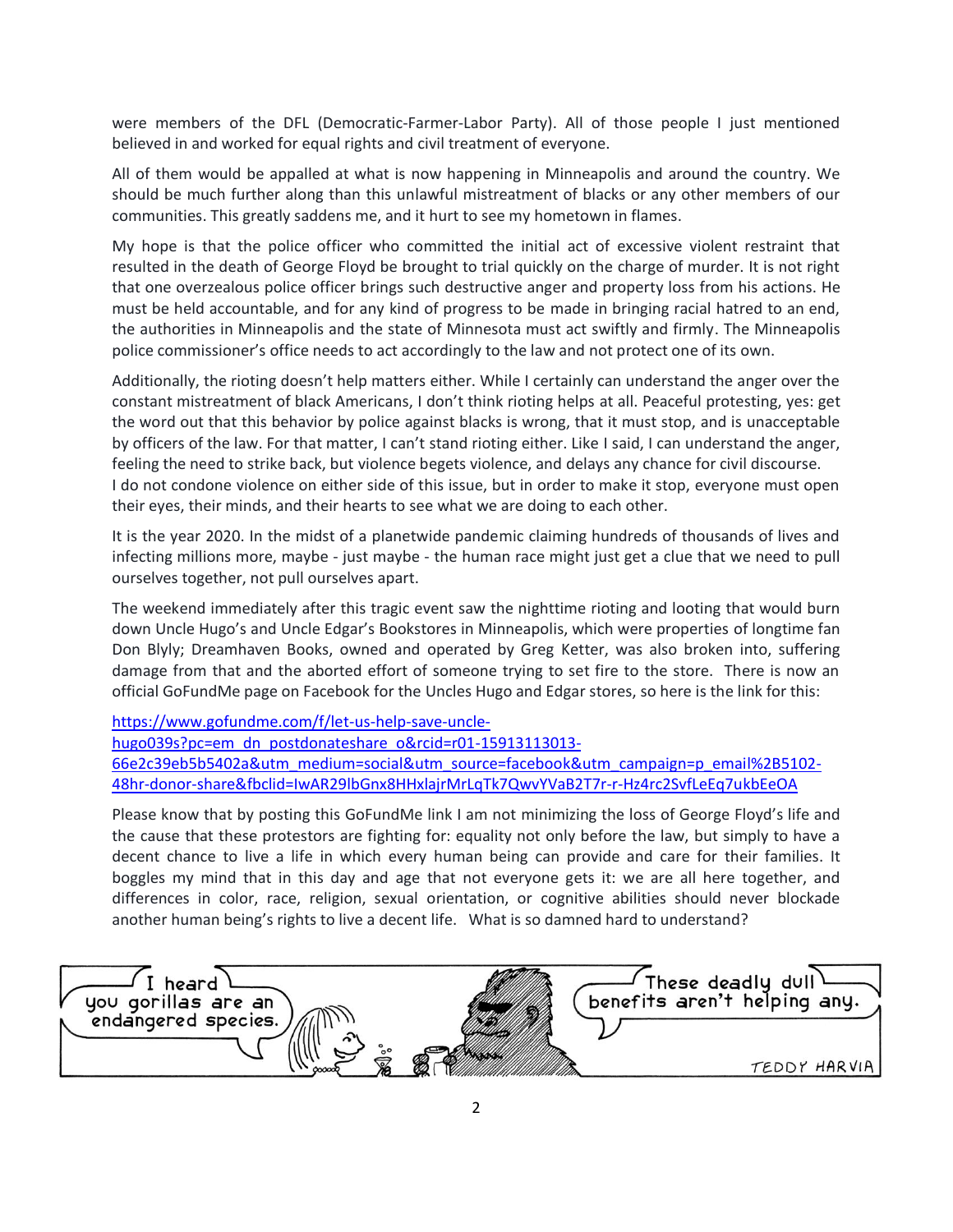# **Virtual Conventions**

Well, since Valerie and I both did not bother to pay for supporting memberships for the upcoming Virtual CoNZealand Worldcon, we don't need to worry about voting for Hugo Awards and other such nonsense. I do admit to being curious as to how this massive experiment will work out, but I have my doubts that it will be as successful as an in-person, real world sf convention. I wish the committee all the best of luck in this endeavour, though.

Then during the last week of June I learned that ArmadilloCon 42 will indeed be happening, but online. So, since that is a much smaller effort than a Worldcon – although it's still a technical marvel to me – we are going to do that over the weekend of August 28-30, 2020. If anybody else is interested in partaking of the online festivities of Austin, Texas' annual literary science fiction convention, it is on Facebook, and you can even Google the convention and find the homepage. Or you could even click on this link:

<http://armadillocon.org/d42/>This is the latest word as of June 24, 2020, and I would not be surprised that updates will be forthcoming Real Soon Now since the projected virtual con is now one month off. My plans are to partake of this opportunity, and I hope many of you will do likewise.



*This is the section where letters from readers are shared and commented upon where applicable. Since the previous issue contained the Fanzine Activity Achievement (FAAn) Awards listing and vote tabulations, that was a major topic covered, which is to be expected. In fact, there was a significant conversation in about these awards in general – category definitions, voting methodologies, etc. – in Nic Farey's Best Perzine winner* **This Here…** *for a while, and that's good. I strongly recommend readers go to efanzines.com and read through that zine's most recent issues (April to July 2020) for the discussion. Lots of good idea sharing in there.*

*Once again, correspondent's content will be in* regular Calibri size 11 font like this, *while my comments shall be in italicized bold Times New Roman size 12 font like this. Onward we go!*

Steve Jeffery 44 White Way Kidlington, Oxfordshire United Kingdom 0X5 2XA

*31 March 2020*

Thanks for sending *Askew 29* with the Corflu Heatwave voting figures, which put Nic Farey's comments in *This Here… 27* into perspective.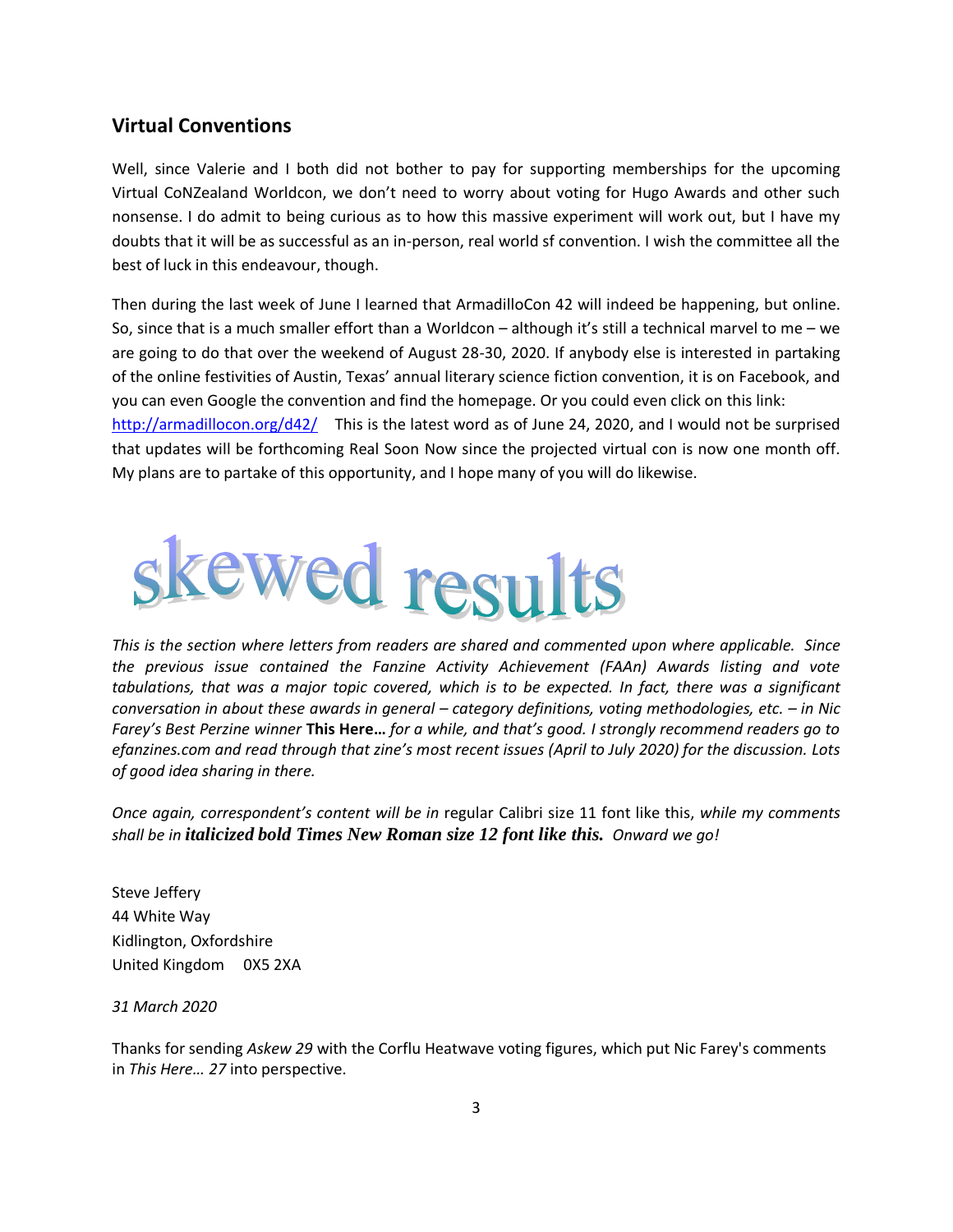I'm not going to get too involved into the whole argument about categories. I've already replied to Nic on this and pointed out, as you say that here, that in hindsight you can always recast some of the votes cast into other, equally eligible, categories and get a slightly different final outcome. It's hardly a surprise, and someone else could equally do the same thing and come up with yet a different prospective outcome. It's not so much the fannish equivalent of a VAR (Video Assistant Referee) appeal, as it doesn't overturn the original decision, but perhaps more like the pundits at the end of a game disputing the referee and linesmen decisions after the event.

Anyway, the results are what they are, and it's good to see the numbers.

I am though, rather disappointed at the number of voters being quite so low this year again. An improvement on last year's voting, but not by much, especially given the number of people who attend Corflu. I'm really sorry now that I couldn't make it, but who could predict the shit that would hit the fan so shortly after. In fact, just as it was wrapping up. I spend my birthday this year in lockdown, having been sent home to work remotely a few days before. I hope no one ended up stranded and unable to get home. *{Everybody did, thank Ghu. Let's hope Corflu 38 gets off the ground, too.}*

What I did want to pick up on though was the tone of some of your comments (at what I perceived as the tone of some of your comments) to and about Nic at the end.

"and as far as I'm concerned, when they're all done diddling with the numbers, they can diddle with themselves", and later "I don't care where you put your award, as long as you stick it where it belongs."

OK, so you and Nic don't agree on which of several categories some of the votes should go in, and Nic himself would admit that he does not shy away from robust and sometimes abrasive comments in his own zine (and should therefore be prepared to get as good as he gives) but this feels unduly personal. Maybe I'm wrong, and I'm misreading it (and maybe I'm a snowflakey wuss) but it's one thing that puts me off fandom (yeah, we're a family, and not all families love each other unconditionally) and leaves a sour taste.

Hopefully I'm wrong. I just don't find reading this sort of stuff either entertaining or useful.

That said, I'm immensely pleased that so many of my own votes came home to roost in the top three slots of so many categories. Well done.

# **Steve**

*Thank you for the positive comments about seeing the numbers for the 2020 FAAns, Steve. Overall, I am very pleased with the results. The questions that Nic raised in his zine – and through an extensive email exchange we had – are valid because of the very nature of fanzines. Sometimes the lines of definition blur between categories, and that was one of the problems: is such-and-such-title a perzine, apazine, both, or what? When tabulating the votes I had to make some decisions – as described last issue – that might have resulted in slightly different totals, but that was then and this is now. The "robust" discussion in* **This Here…** *for the past few months should hopefully result in clearer categorical definitions, which is fine by*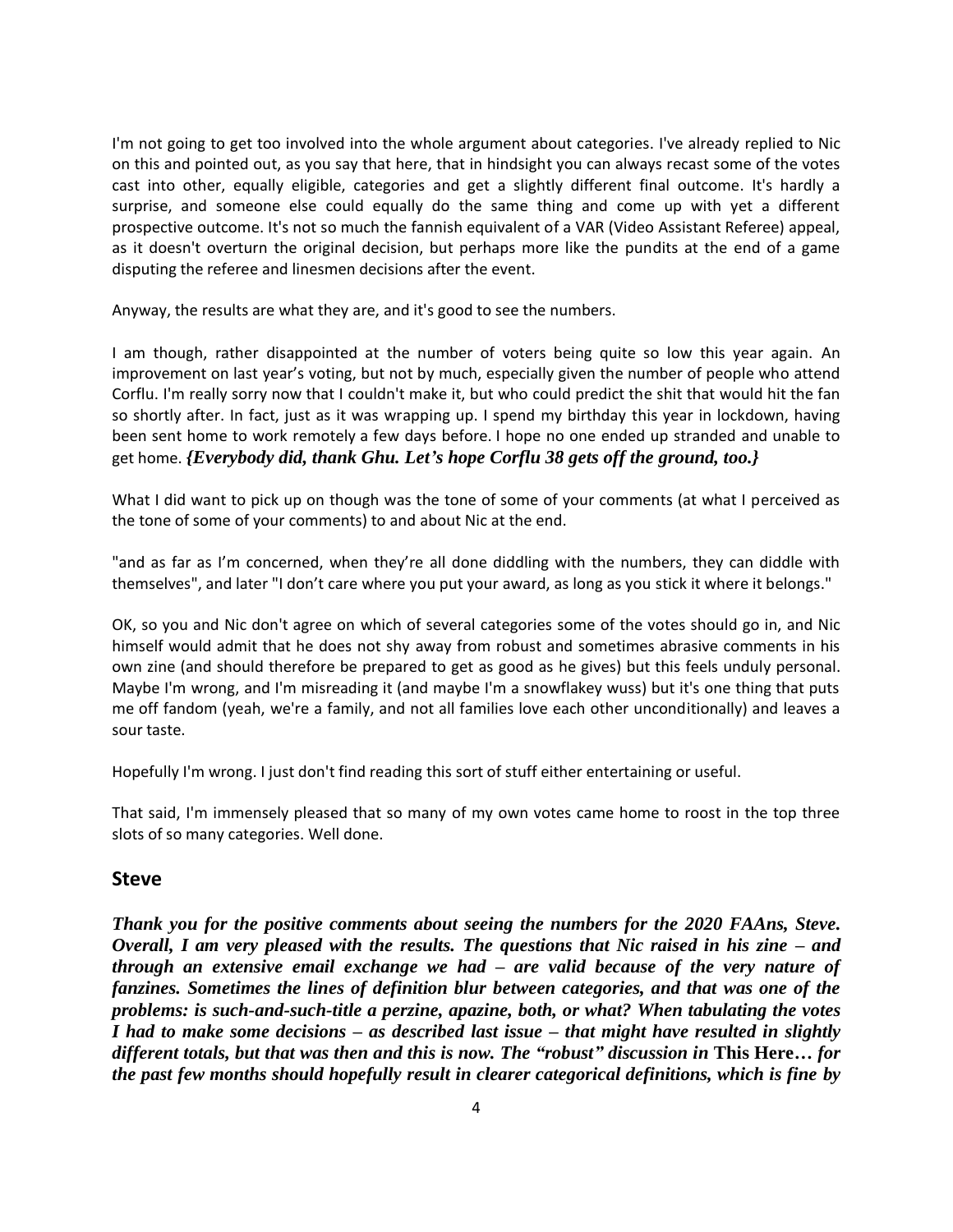*me. I am all in favor of that. (\*) As for my attempt at being snarky-funny with those comments, it definitely fell flat. That type of attitudinal fan-writing is not my usual writing voice, and I apologized to Nic for my snippiness. Sadly, that sort of thing happens from time to time, and mostly I try to avoid such situations. However, I did feel a bit insulted at some of the things Nic wrote, so I tried getting snarky-funny back at him. Like I said, it did not go over very well. Mea culpa.*

 *To wrap up, we can't go back and change this year's results, but learn from mistakes made to ensure they don't happen again. Natcherly, these being the FAAn awards we're talking about, there will ALWAYS be differences of opinion about them. Such is the nature of the beast. So it goes.*

Lloyd Penney 1706-24 Eva Rd. Etobicoke, ON CANADA M9C 2B2

#### *7 April 2020*

Many thanks for *Askew 29*. Take it from me, it takes a lot of time to recover from running any convention. The after-con responsibilities are huge. Taking equipment back, meeting with the hotel to see if there were any problems and taking the temperature of the attendance to make sure they like what you served up for their membership monies. So far, everyone sounds happy, a minor miracle in itself, so congratulations on a successful convention. And, happy belated birthday, too. *{Thank you very much, Lloyd.}*

I know the COVID-19 quarantine is driving most people up the wall, but most fans I know have a myriad of videos, books, projects, etc. available to them to while away the hours. (As I write, we have been dealing with a neighbourhood-wide power failure for the past 17 hours. We expect that power will not return until about 8pm, so having those other projects will also help. I will write up this letter, get it ready to send to my Bell.net account, and then fire it off to you from there.) *{Got it!}*

The FAAn Award results...hey, I got 3 votes this year! I received not a single one last year, so I am pleased. I have not voted the last couple of years, just not motivated, but somehow, I must get that motivation back. I see you subscribe to a number of SF magazines... I will add here a terribly subjective plug for *Amazing Stories*. I think it's been an excellent product, and I am currently working on another *Amazing* Selects novel.

Next year in Bristol? Have fun, guys, but I will need to build up our transporter credits again. We really want to go back to England, but our trip last year cost close to Can\$20k, and that kind of funds is out of reach...for now. I have some hopes for some work once the quarantine has been lifted.

Once the power returns, I will get this ready to send to you. Take care, our best to Valerie and the family, and see you with the upcoming and promised Askance.

## **Lloyd**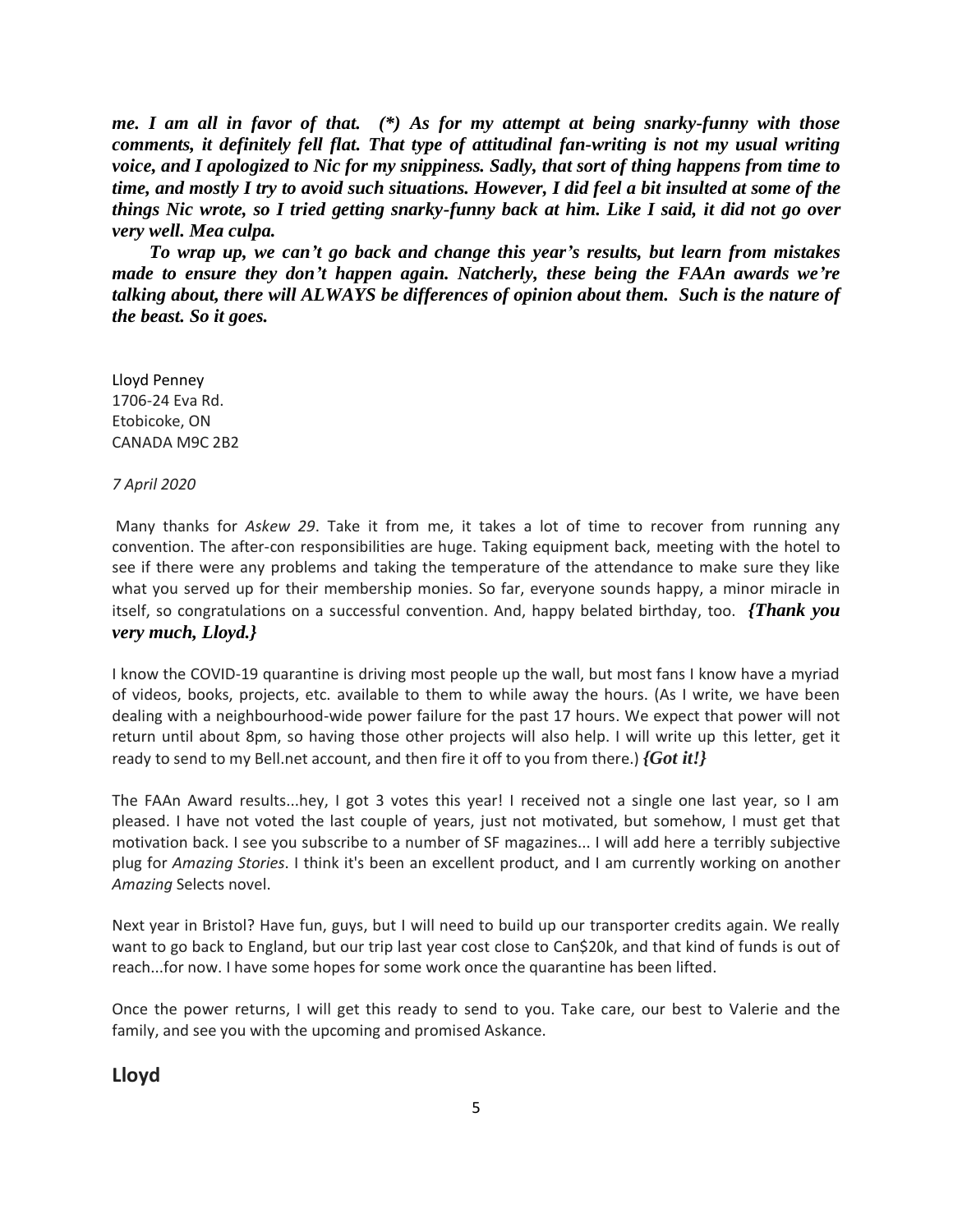*{Your getting votes for Best Letterhack does not surprise me, Lloyd; you have walked off with that award a few times over the years, leaving no doubt as to faneditors and fanzine readers greatly appreciating your steady contributions year after year. We all thank you for ongoing support. Hopefully Corflu Concorde will go on as scheduled, but we shall see. }*

Leigh Edmonds 119/29 Stawell Street South Ballarat East Victoria, 3350 AUSTRALIA

### *16 April 2020*

Just a quick email to thank you for *Askew 29*. The figures included therein were interesting and I agree with you that the results came out well. Of course, I would think so since, as I recall, I voted for most of the winners.



I may be an early riser but don't put me on anu programming before I've had my coffee.

I caught a few sessions of Corflu on the interweb, mostly well after the event because of the time difference. You are right, Bill Burns presentation was mesmerizing. In my experience of conventions, the best ones I've been to have had no more than fifty members and Corflu was an excellent convention from what I've read. That was the feeling that came over the interweb too. And, of course, you may go down in history for running the last convention before the Plague hit. I'm glad that I didn't attend; if I had I would no doubt have been stuck somewhere in the US and then, when I finally got back here, end up stuck in a hotel room in

Sydney (of all places) for two weeks with a guard at the end of the corridor to make sure nobody had any fun. What an appalling thought.

So, on top of running a convention, tallying up the votes of a major fannish award and converting your teaching over to on-line, you also read all those books? If there was a 'Human Dynamo' FAAn award you would win by a landslide.

# **Leigh**

*{Golly! Thank you so much for the long-distance feedback, Leigh. I was wondering about the quality of the Livestream during the convention, so this is good to hear. The weekend after I went to Rob Jackson's YouTube page to watch some of the programming and was pleased with the recordings. Well, not exactly \*all\* of them; my little "concert" is best enjoyed by turning the volume down to nil. Turn it back up when Howard Waldrop gets up to tell his story. When he's done, back down goes the volume for my last song. Other than that, the recordings turned out great. Many thanks to Rob Jackson for making this possible.}*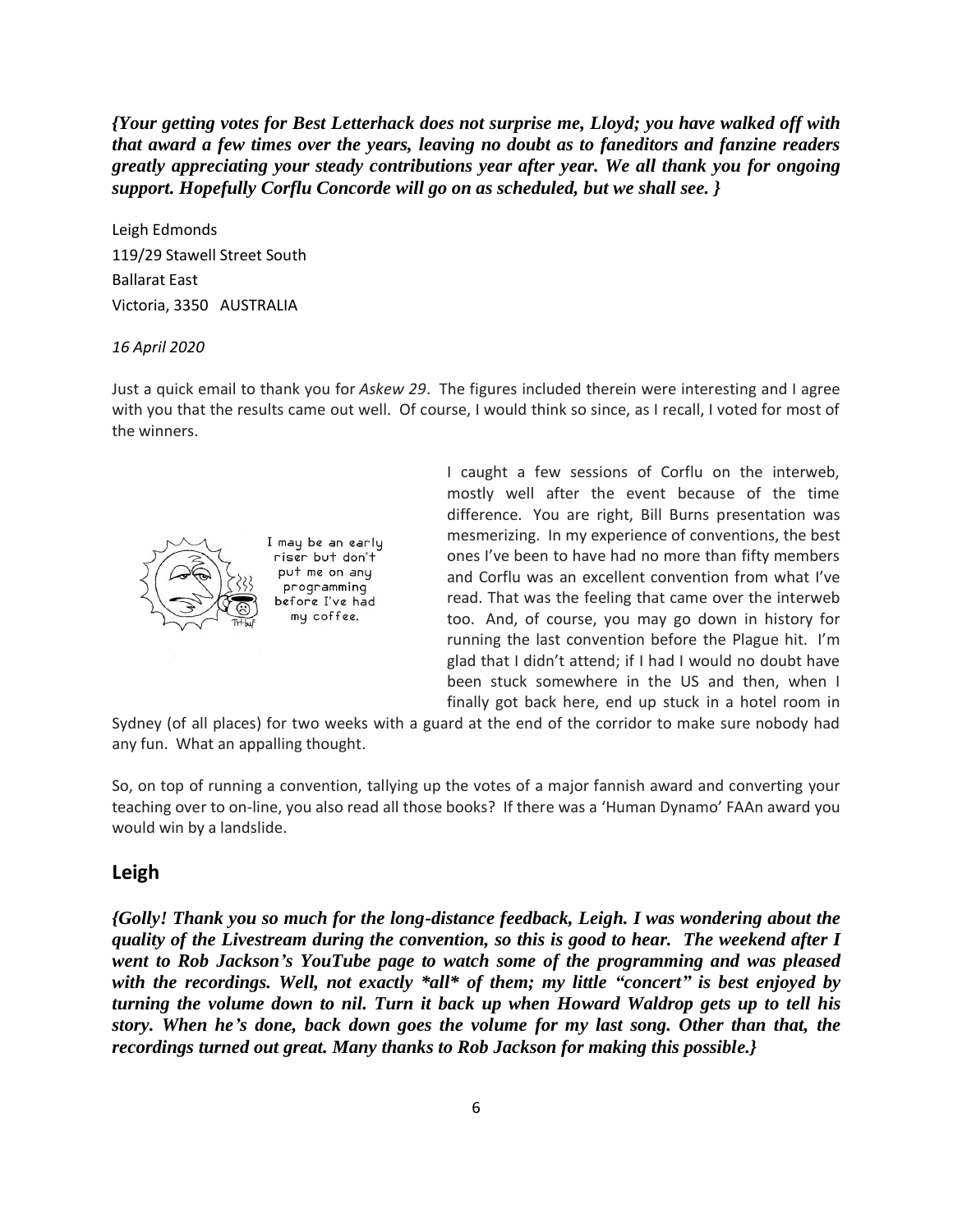Ray Palm

[raypalmx@gmail.com](mailto:raypalmx@gmail.com)

*3 May 2020*

This caught my attention:

"Therefore, I stand by these results, and believe that all the winners are worthy of their awards. That includes Nic Farey's *This Here…,* which obviously impressed a lot of the voters. It is a damned fine personal fanzine, and he deserves the honour because he has worked very hard on that zine. So enjoy the plaque, Nic. Hang it proudly on your wall at home. Or in your cab. I don't care where you put your award, as long as you stick it where it belongs."

Gee, did you ever consider a career in international diplomacy? On the rare occasion that someone really irks me I pass on the mealy-mouthed politeness. *{See my comments to Steve Jeffery above regarding this.}*

But what really fixated my attention was your mention of auctioning off your dentures. Now that's the type of story perfect for my ezine. Any chance of a short interview via email about the event possibly with photos?

**Ray** 

*{The latest issue of your fanzine,* **The Ray X X-Rayer #150 now** *on efanzines, has the story of how that auction item came to pass. That was a bit of silliness that made Corflu Heatwave fun.}*



Leybl Botwinik, Pat Charnock, Nic Farey, Jerry Kaufman, Guy H. Lillian III, Ian Millstead, George Phillies, Andrew I. Porter. Thank you, one and all.

Well, that should do it for this issue. The last page is an unabashed advert for the upcoming WOOF collation at this year's SF WorldCon in New Zealand – sort of – asking for contributions to this annual WorldCon APA (amateur press association). I have a short contribution in the works (two pages, most likely) to send to Guy Lillian, who is apparently this year's Official Editor. The deadline is fast approaching (August  $6<sup>th</sup>$ ), so if you're interested in doing so, act fast.